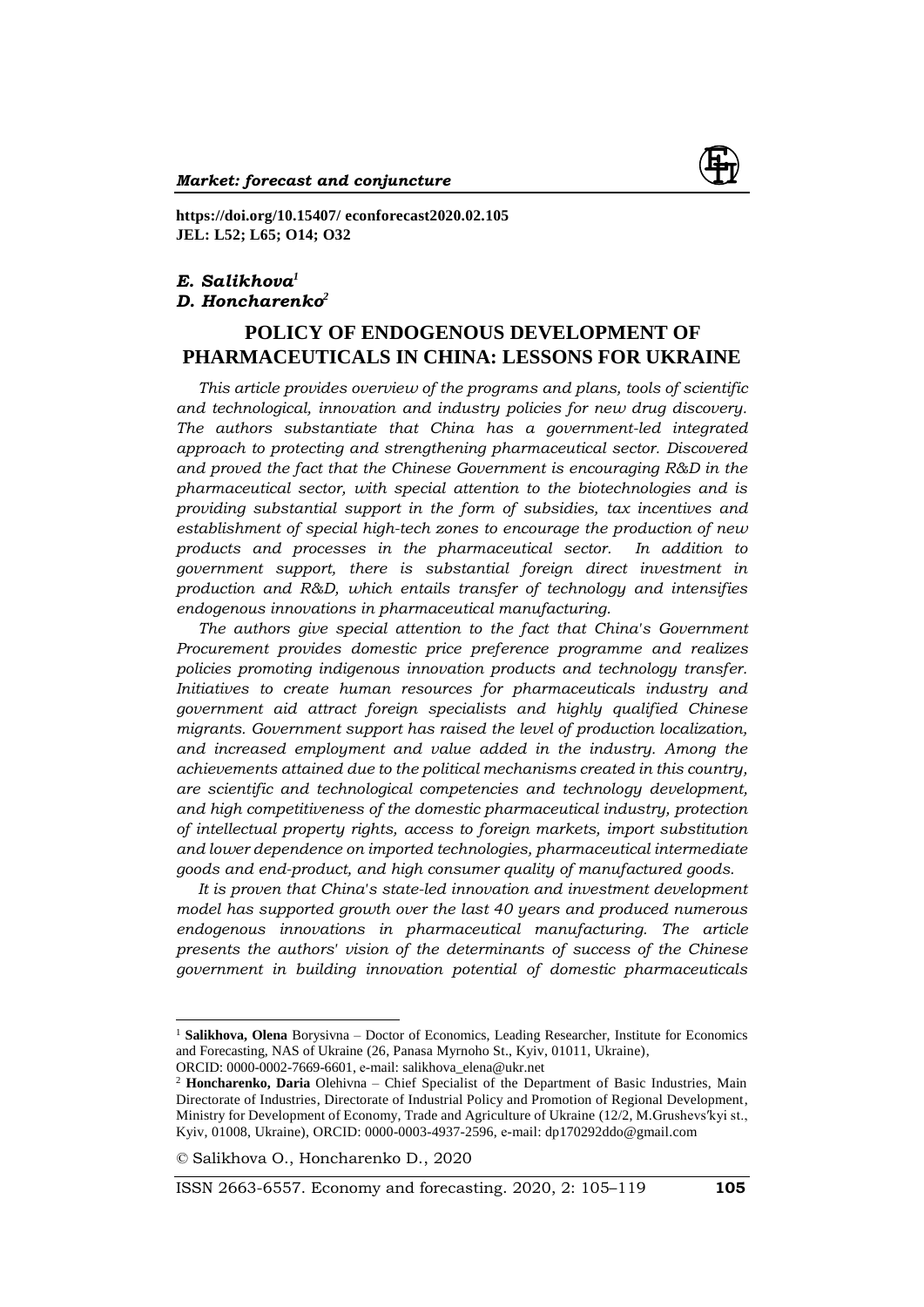

*industry and of the resilience of the industry in the face of crisis caused by COVID-19.*

*Keywords: China, pharmaceutical industry, biotechnologies, innovation, government aid, tax incentives, subsidies, public procurement, industrial policy*

The COVID-19 pandemic is leading the world economy to a crisis with significant negative socio-economic consequences, which, according to the IMF, will be much worse than those of the global financial crisis of 2008 [1]. Leaders of the top world countries are looking for ways to help businesses that are suffering from the difficulties caused by the epidemic outbreak, traditionally relying on horizontal support measures [2]. At the same time, China has focused on restoring the stable operation of leading industries that are the "pillars" of this country's national economy, including the pharmaceutics. In 2018, the drugs manufacturers, in terms of "added value" made China the third biggest global producer in the industry<sup>3</sup> and strengthened its position as a supplier of components for other countries' pharmaceutical companies. However, COVID-19 affected the sector's dynamics - in January-March 2020, operating income of Chinese pharmaceuticals fell by 8.9% and total profit - by 15.7% (compared to the same period in previous year). This result was more optimistic than in this country's industry as a whole, where the respective values were 15.1 and 36.7% [4], because in March Chinese pharmaceutical manufacturers managed to almost normalize the situation and restore more than 80% of the sector's capacity. **But what is the reason for China's global leadership in pharmaceuticals, which is traditionally considered a high-tech industry, and what are the reasons for the sector**'**s resilience in the crisis in this country?** Finding answers to these questions is the purpose of our article.

Ukrainian scientists have studied the phenomenon of rapid innovative development of Chinese industry [5, 6], economic problems of drug production and features of the regulation of the corresponding market [7]. At the same time, the mechanisms of state policy, which promoted the transformation of the industry into a high-tech and highly productive segment of Chinese economy and a powerful player in the world market, have so far remained insufficiently studied, and hence controversial.

We analyzed China's regulations, purpose oriented programs and plans (by the sequence of their adoption), which facilitated the transition from exogenously dependent to endogenously oriented strategy of economic development [8, p. 44], and **enabled a technological breakthrough based on national innovation assets** [9, p. 5] and a development of the pharmaceutical industry, which made it possible for China to become one of the countries dominated by innovation factors.

Purposeful and selective industrial policy, focused on the restructuring towards high-tech industries, including pharmaceuticals, has been implemented in China since the 1980s, with Deng Xiaoping's coming to power of [10, p. 237–257]. An impetus for the endogenization of the innovation process was the following decision by the country's leadership: *"We must reform China's science and technology management system step by step in accordance with the strategic principle that the construction of our economy should be based on science and technology, while scientific and technological activities should focus on the needs of economic development"* [11].

<sup>&</sup>lt;sup>3</sup> According to Science & Engineering Indicators [3], the value added generated in China's pharmaceutical industry in 2018 is 162527 million USD, being this figure in USA 181800 million USD, and in EU - 183542 million USD.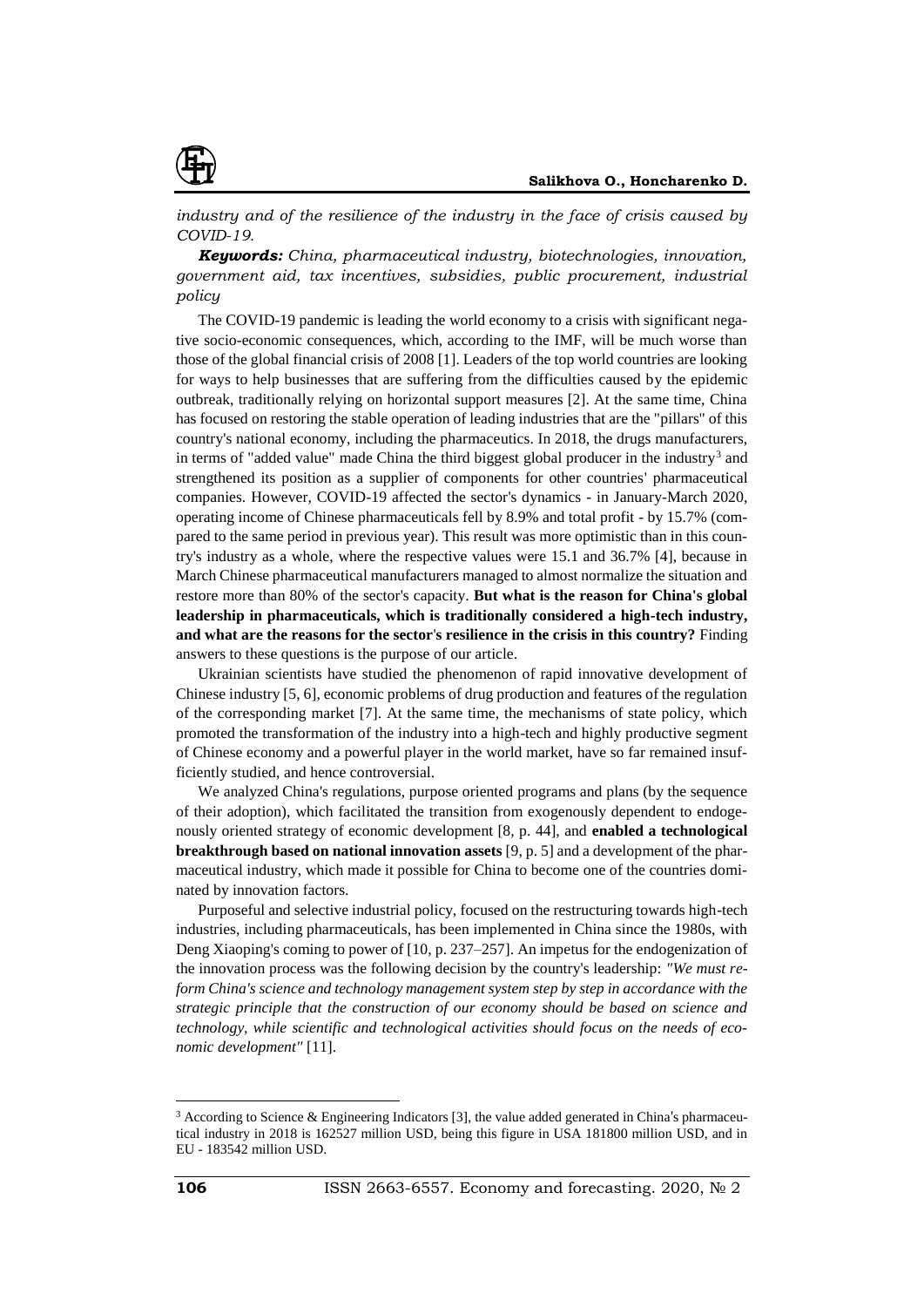

Guided by this guideline, in 1986 the government launched the *Program "863"<sup>4</sup>* , among whose priorities are biotechnologies, in particular, in the interests of pharmaceuticals. Research and development (R&D) projects were maximally approached to the industry's needs. In 1988, the *Torch Program<sup>5</sup>* was launched and China's high-tech industrial development zones, both national and regional, began to develop to accelerate the commercialization of scientific achievements of the Program 863. An example is **the Benxi High-Tech Industry Development Zone** in Liaoning Province (本溪 高新技术 产业 开发区), followed by the Benxi Zone<sup>6</sup>, which specializes in pharmaceuticals [12].

Back in 2006, the provincial government, relying on only four drug manufacturers, began to build a 25-square-kilometer city cluster on the principle of "four in one" (industry, science, technology, universities). Today, the Benxi Zone is called the medical capital of China, because the country's top 100 pharmaceutical companies have located their production facilities there. The development of technological innovations of the enterprises located in the Benxi Zone takes place via the implementation of projects financed from the state budget based on public-private partnership within the Program "863" and the Program "973"<sup>7</sup> . Thanks to state support, as of 2017, 140 new drugs completed preclinical and clinical trials; and revenue from the sale of pharmaceutical goods, works and services in the Benxi Zone exceeded 7.5 billion Yuan.

This success is due to the effective measures by the Benxi High-Tech Industrial Development Zone Management Committee (hereinafter referred to as the Committee). This is an authority in the governing body of the city of Benxi, authorized to apply public policy instruments, for which it is fully responsible. The activities of the Committee are funded by the municipal budget: in 2018, the allocation was 436 million Yuan.

Benxi Venture Capital Management Co., Ltd. was established in Benxi in the early 2000s to expand the financial capacity of manufacturing companies (the Committee owns 100% of its shares), which was entrusted with operation and management of assets and projects. In 2006, it founded Liaoning Yaodu Development Co., Ltd. to raise capital for the Benxi Zone. One of the ways to obtain additional (in addition to government's) resources was the issuance of corporate bonds. In 2019, they were issued in the amount of 1 billion Yuan: 600 million Yuan for the first phase of construction of a plant for the production of pharmaceuticals, 100 million Yuan - for the first stage of a project with biopharmaceutical R&D in the Benxi Zone, and 300 million Yuan - to replenish the working capital [13].

In order to give a new impetus to the development of new drugs, in 2019 the Committee expanded the mechanisms of state support. Now they function at all stages of the innovation process, in particular: in the form of subsidies - for the creation of university science parks, and for conducting research and technological innovation, for participation in large special scientific and technological projects and management of these projects, and for obtaining intellectual property rights; and, in the form of partial reimbursement of costs - for the introduction of research results in production and in the establishment of new enterprises.

In addition to incentives for R&D and innovation, the Committee introduced a number of preferences for investors in the Benxi Zone, including: lease benefits for land under industrial

ISSN 2663-6557. Economy and forecasting. 2020, 2 **107**

<sup>4</sup> Program "863" – Government plan of research and development of high technologies.

<sup>5</sup> The "Torch" program - a guideline for the development of high-tech industries.

<sup>6</sup> The official launch of the Benxi Zone took place in 2010 based on the Benxi Economic and Technological Development Zone (本溪经济技术开发区), set up in 1993.

 $7$  Program "973" – the National Key Plan for Basic Research and Development, launched by China's government in 1997.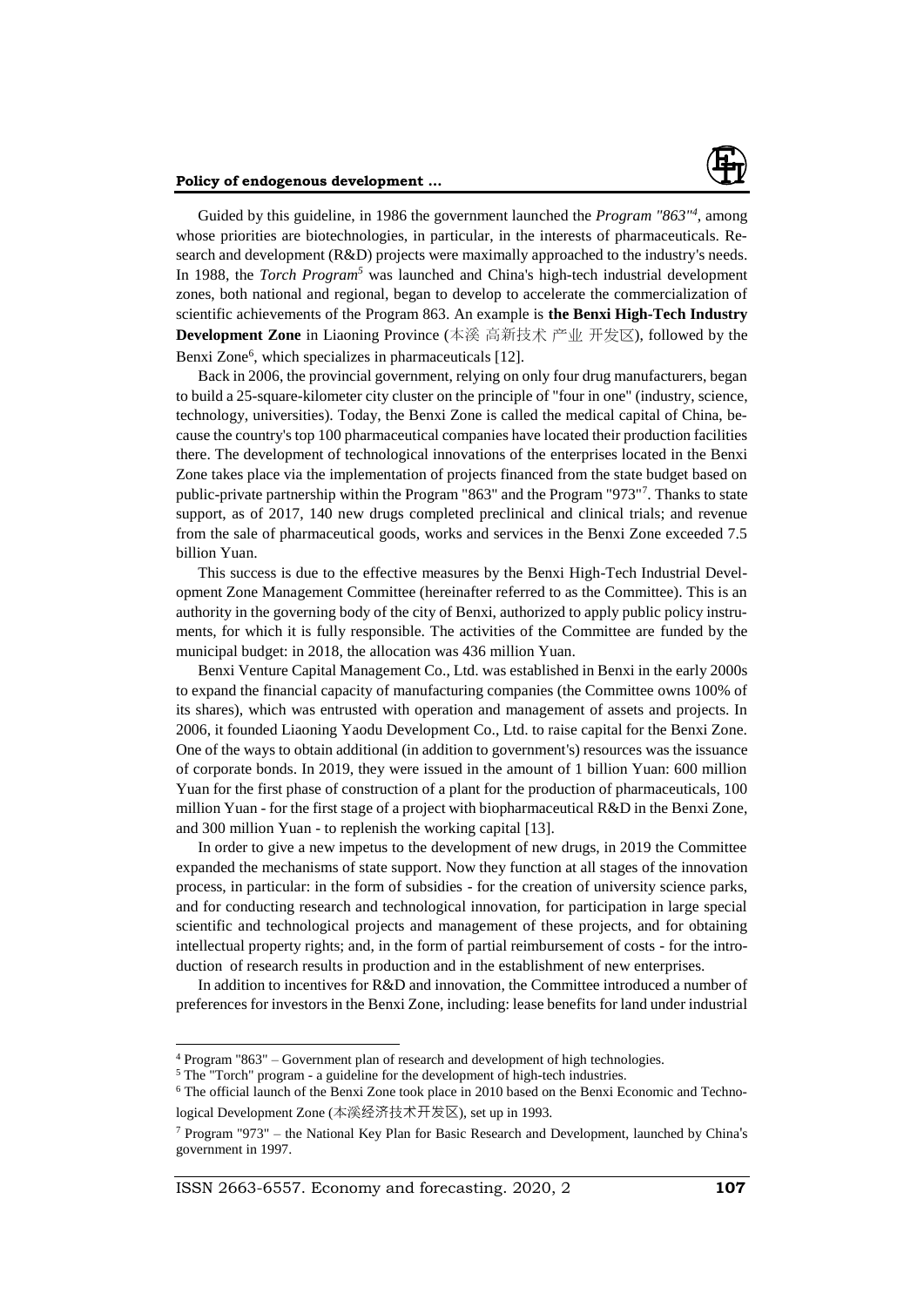

facilities, income tax and VAT benefits for start-ups, financial assistance for the purchase of productive equipment, and its leasing. There are also incentives to attract professionals and young specialists to the enterprises and institutions in the Benxi Zone - they are provided with subsidies for housing purchase, as well as financial assistance. In addition, pharmaceutical companies located in the Benxi Zone receive "bonuses" related to infrastructure, including access to electricity, water and other utilities, as well as to recycling and disposal of general waste. More than 40 high-tech industry development zones in China specialize in the development and launch of new drugs on a similar basis.

Undoubtedly, the 863 and Torch Programs laid a foundation for building Chinese pharmaceuticals based on advanced technology. But the cornerstone of the development of this industry and "technological breakthrough on the basis of national innovation", in our opinion, was **the State Program of long-term and medium-term planning of science and technology for 2006-2020** [14] (hereinafter - the State Program), which focused further government measures on endogenous innovations<sup>8</sup>. "We need to recognize endogenous innovation as a *national strategy, implement it in all aspects of modernization and implement it in all industries,"* the document says. Although the State Program notes that there has been a breakthrough in drug development over the past 15 years, it emphasizes the need for new major projects to improve the economy's ability to develop important pharmaceutical items, speed up their development in the industrial scale, and ensure the development of advanced technologies, and establish the production of machinery and equipment for the production processes in the pharmaceutical industry.

To implement the State Program, the government introduced **the scientific and technological special project on "Creation of new important drugs"** (hereinafter - the Special Project) [15], aimed at solving the problems of major diseases, improving the national drug supply system and reducing the dependence on foreign technologies and pharmaceutical items. The special project guides the researchers to follow the instructions set by the Chinese government on the "triple" principle of innovative positioning: creating new products, meeting important needs and solving the key societal problems.

The Special Project Fund, created from the state budget, amounts to 12.8 billion Yuan. The direct economic gain of the first five years of its implementation reached 160 billion Yuan. As of July 2019, 139 development projects received certificates for new drugs, and out of them - 44 certificates for new drugs of the 1st category, which is eight times more than before the launch of the Special Project [16].

In 2019, a directive of the relevant ministry improved the guidelines for the implementation of the Special Project: priority is now given to the development of endogenous innovative drugs with new clinical value, as well as to generics and biopharmaceuticals, which are in urgent need in clinical practice and have good market prospects.

The requirements stipulate that: the applicants may be companies, research institutes and universities registered in mainland China for at least one year, which have the capabilities, conditions and experience to conduct R&D; the project manager must have a doctorate in relevant research for more than two years; the working time during which such a manager will be employed in the project must be at least six months a year; the date of birth of the

 $\overline{a}$ 

<sup>&</sup>lt;sup>8</sup> In the original, the phrase自主 创新 (zizhu chuangxin) is used. Scholars in China have not reached a consensus on the appropriate translation of this term. The most commonly used translations are: "endogenous innovations" (from the point of view of neoclassical economics, as well as growth theory); "radical innovations" (from the point of view of evolutionary economy, and also the resource concept); other translations - "independent innovations"; "self-determined innovations"; "self-oriented innovations"; "independent innovation". This study uses the term "**endogenous innovation**".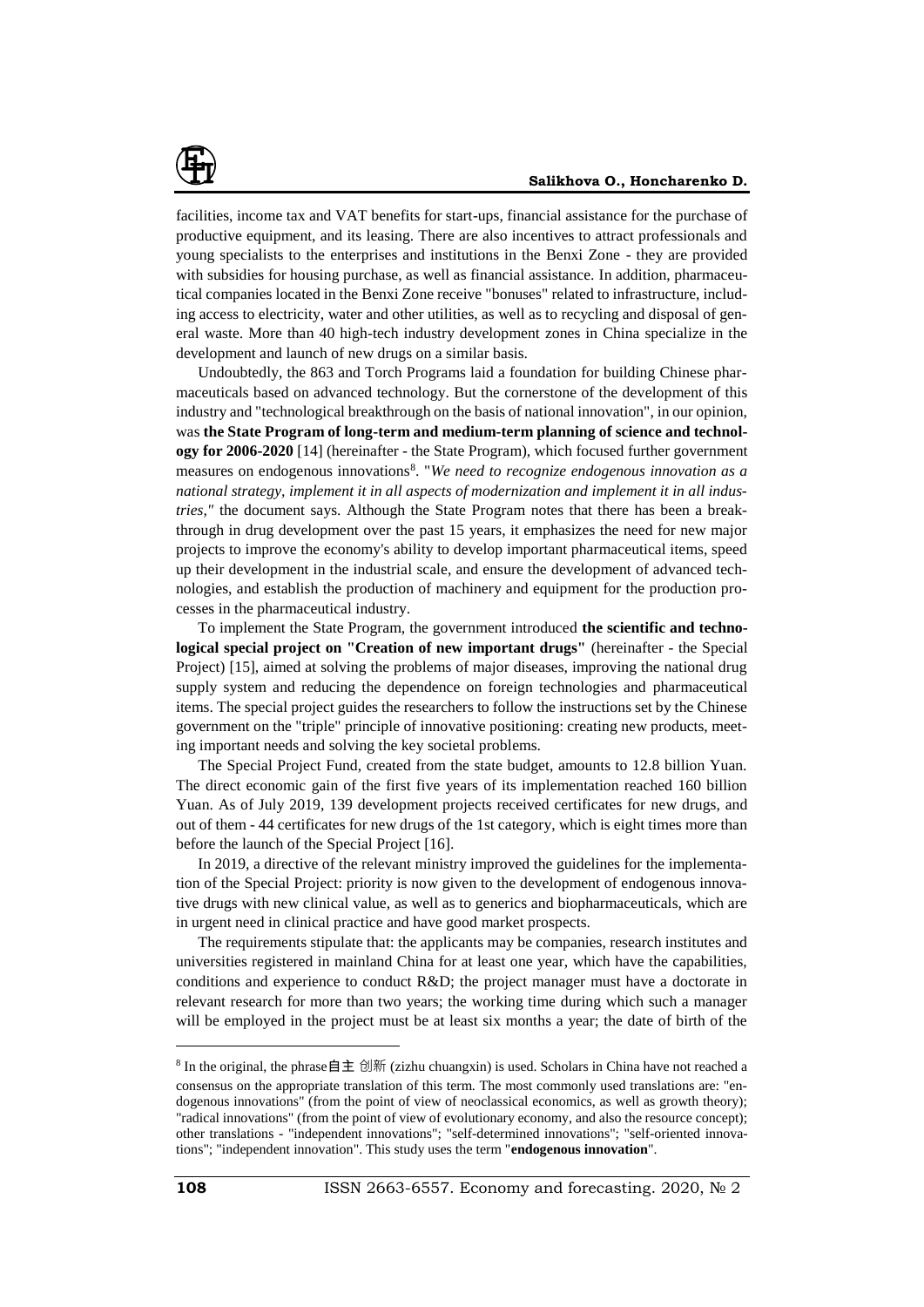

project manager must not be earlier than December 31, 1959; the subject of the project must correspond to the priorities of the "863" and "973" Programs. The mechanism of state financial aid depends on the project category.

Category 1. *"Basic development projects of innovative drugs"*. Support is provided for R&D aimed at developing new drugs based on chemical and biological technologies, as well as traditional Chinese medicines. The result should be the obtaining of a new drug certificate or the completion of all clinical trials and application for and registering of a new medicinal product and receipt of the corresponding confirmation. The financing method used is the government's pre-project subsidy in the ratio of no less than 1:1 to the project applicant's investments. The project applicant must have a clear plan of his own investment and himself make an initial contribution to the project's R&D fund.

Category 2. *"Internationally approved endogenous innovative drugs"*. Since 2008, when the mechanism was launched, a number of drug developers have created new drugs based on endogenous innovations and received permission to sell them in the US, Japan or EU countries, but as they did not use any government aid under the Special Project, they can claim coverage of their project-related costs. The financing method used is post-project subsidy.

The coordinator of the government's initiatives for the development of high-tech industries and, in particular, in the pharmaceuticals sector is the Ministry of Industry and Information Technology (hereinafter - the Ministry of Industry). Its functions include the development and implementation of plans and programs for the development of industries, their monitoring, and introduction of standards, and promotion of the creation of new technologies and endogenous innovations on their basis. In 2015, at the request of the Ministry of Industry, the government approved the Program for the development of high-tech industries "**Made in China 2025**" [17]. The Program's priorities include pharmaceuticals and, in particular, the development of new drugs, and the development of machinery and equipment for the industry's modernization. The program aims at endogenous innovation, attaining self-sufficiency and reducing the dependence of the Chinese economy on foreign advanced technologies and high-tech goods.

To implement the program, the Chinese government has adopted the **"Guide to Planning the Development of the Pharmaceutical Industry"** (hereinafter - the Guide) [18]. We will present this document in more detail, as it most clearly reflects the contents of the aggressive policy of the Chinese government in speeding up the endogenous innovative development of the national pharmaceutical industry.

In particular, the Guide calls on all stakeholders: *"Take advantage of this country's opportunities in implementing the One Belt, One Road initiative, make a full use of international resources to strengthen technologies and attract talents to promote the development of pharmaceutical companies and raise their international competitiveness".*

In the context of the implementation of the internationalization strategy, the Leadership points to the priority of "*supporting enterprises in purchasing or investing in the construction abroad of production bases of chemical raw materials, drugs and traditional Chinese medicines, promoting international cooperation in the use of production capacities and foreign environmental resources and expanding the presence in the local market"*; and encourages "*mergers and acquisitions and investments in promising facilities*" to access foreign technologies and perform international registration of pharmaceutical items, create new sales channels and develop Chinese brands in foreign markets.

To attract foreign capital and technologies for industry development, the Guide calls for "*encouraging foreign companies to establish research and industrial bases in China to conduct contract based clinical trials of new drugs and their contract based production,*" and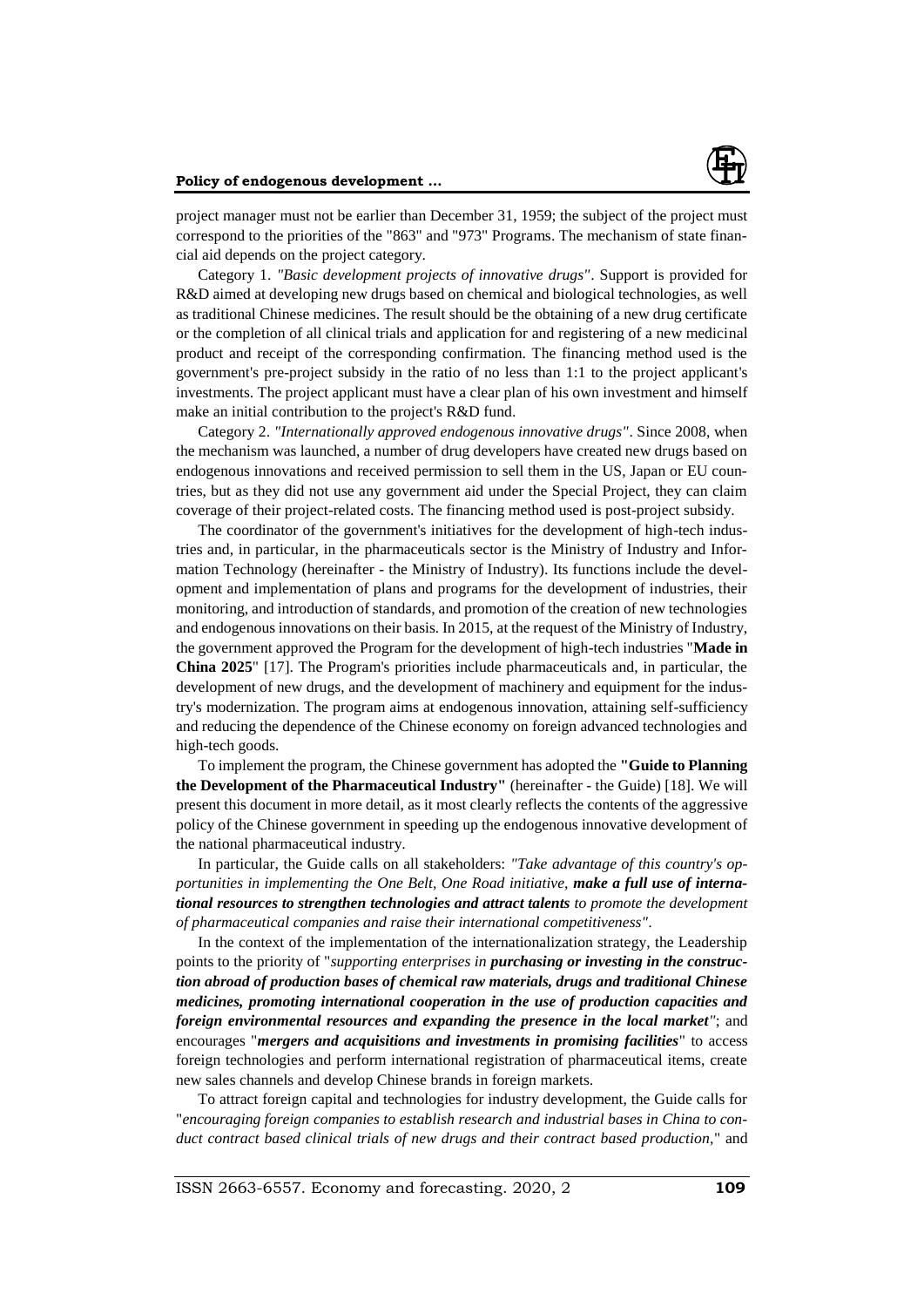

for expanding equipment producing capacities for the pharmaceutical industry for comprehensive solution of the issues.

Separately, the Leadership emphasizes the strengthening of mechanisms for financial and tax support for the development of pharmaceuticals, whose implementation is considered in the context of the State Program and the Special Project. Emphasis is placed on the following three instruments: *tax credit for R&D, income tax exemptions for high-tech enterprises, and accelerated depreciation of fixed assets*. At the same time, the Leadership points to the need to develop venture capital funds and equity funds, improve the policy of export credits and their insurance, expand debt financing tools etc. To encourage the demand for pharmaceutical products, it is recommended to improve the policy of *public procurement* via supporting endogenous innovations, and in terms of establishing *quality standards* of purchased drugs.

In the context of the implementation of the Guidelines in 2016, the Chinese government specified the **list of high-tech industries for targeted state support** [20]. Now it includes the category "Biotechnology and new pharmaceutical technologies", which covers the following industries: biopharmaceuticals; Chinese medicine, natural medicine; chemical pharmaceuticals; new dosages and technologies of drug manufacture, etc. Within each industry, there is a detailed list of top sub-industries that are top priority for the state. Business entities working in these industries have the opportunity to receive preferences, but subject to the **high-tech enterprise certificate** (the main points in the approach to its provision are stated in [10, pp. 111-112].

In 2016, the criteria for identifying high-tech enterprises were adjusted, in particular, it was clarified that: for enterprises with revenue of less than 50 million Yuan per year, R&D expenditures should be at least 5% of total sales; for those with an income of less than 200 million Yuan - no less than 4%; and for those with an income of more than 200 million Yuan - no less than 3%. Besides, at least 60% of the company's R&D must be conducted in mainland China. Volume of the sales of high-tech based products (services) must exceed 60% of the company's total income for the reporting period.

Manufacturers of pharmaceutical products who meet the established criteria and have received certificate will receive a number of preferences. According to China's Income Tax Act, in particular, Chapter IV, which defines tax exemptions for certain business categories, "*high-tech enterprises, to which the state gives priority, pay a 15%income."* For all other business entities, the rate is 25%.

In the work "Does the policy of certification of high-tech enterprises promote innovation in China?" [21], based on ten years of experience in implementing this policy, it is proved that such an approach has significant positive effects on innovation activities of the manufacturers of high-tech items, including medicines<sup>9</sup>.

l

<sup>9</sup> Back in 2007, one of the authors substantiated the need to introduce a selective approach to the implementation of state policy for the development of high-tech industries in Ukraine, and proposed a methodological approach to identifying high-tech industrial enterprises to "optimize the process of granting state preferences to those industrial enterprises, which constitute the basis of the competitiveness of the national economy "[22, p.133]. Approbation of the author's tools based on 7639 domestic economic entities (coverage ratio - 85%) allowed to conclude that "there are significant differences in the parameters of economic entities in Ukraine [in terms of technological level of production processes and products. – Ed. Note] within a certain type of activity "[23, p. 21], and therefore in the conditions of limited resources the justified step should be not support of "high-tech" branches as a whole, but "*creation of the State register of Ukraine*'*s high-tech industrial companies that will allow to carry out: the address approach in granting the state preferences - fiscal exemptions, state grants, loans, subsidies, donations, government orders, and preferential lending conditions to encourage the development*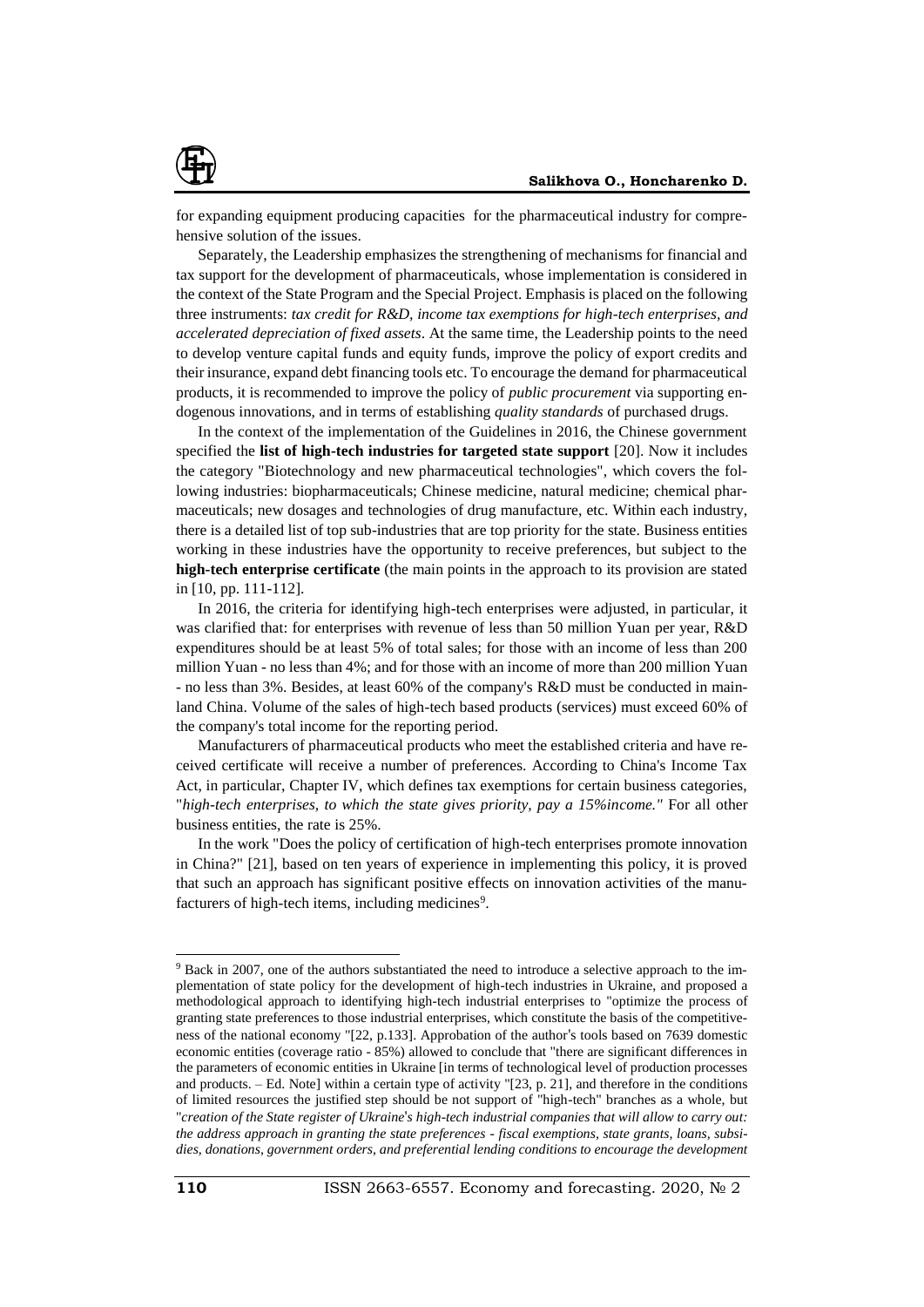

To enhance endogenous innovations, the government in 2018 issued the "Notice of increase in the coefficient of deduction for the taxation of research and development costs", which raised the size of the R&D tax credit from 50 to 75% [24]. Companies conducting research in other countries also received tax exemptions - part of their expenditures on R&D abroad, unless it exceeds two-thirds of their R&D expenditures in China, can be deducted before paying corporate tax.

Also, in order to promote the technological transformation of the economy, the policy of accelerated depreciation of companies' fixed assets was improved in six industries, including pharmaceuticals [25]. Accelerated depreciation applies to machinery and equipment used not only in production but also in R&D.

As China's technological gap with developed countries still remains significant, in 2019 the National Development and Reform Commission and the Ministry of Commerce of the PRC presented a new version of the **Catalog of Industries to Encourage Foreign Investment** [26], including the pharmaceutical industry, which included 13 production categories, in particular: production of new complex drugs or drugs with active ingredients; production of amino acids, anticancer drugs, cardiovascular and cerebrovascular drugs, as well as drugs for the nervous system; and drugs using bioengineering and biotechnology; production of medicines of marine origin; new key raw materials for vaccine production, etc.

Investors who invest in the above-mentioned industries are entitled to preferential business practices, in particular, tax exemptions, simplification of the procedure of project consideration and approval, discounts on land lease, and exemption from customs duties. In 2018, the Chinese government expanded preferences for foreign investors by canceling the collection of income tax reinvested in the projects in China (in the areas not prohibited for foreigners), including those related to the construction of new enterprises.

In the context of implementing the Leadership's guidelines to facilitate access to China's market for foreign businesses, in particular in the development and production of new drugs, the government launched the **"Pharmaceutical Marketing Authorization Holder"** initiative in ten pilot areas [27]. According to the State Council, as of the end of September 2018, 1,118 applications were cumulatively submitted in the pilot districts, of which 786 - by pharmaceutical producers, and 331 - by the industry's research institutes. The initiative became decisive in the development of the industry of contract based drug manufacturing and contract based R&D in this sector in China.

In parallel with the strengthening of endogenous innovations and the development of national pharmaceutical enterprises, the government is paying attention to capacity building. In particular, Section 10 of the above-mentioned State Program emphasizes the crucial role of talents in the technological progress of economic sectors. For this purpose, the "*National Medium-Term and Long-Term Talent Development Plan for 2006-2020"* was adopted [28]. The document encourages, on the one hand, to create a large team of highly qualified Chinese professionals capable to developing the key economic sectors; on the other hand, to actively attract high-level foreign talents in the urgently needed specialties, as well as to use foreign educational and training resources for the development of Chinese talents. In the context of the plan's implementation, the "1000 Talents" program was launched with the task to attract Chinese emigrants under the age of 55 with doctoral degrees, professors of well-known educational institutions, experienced corporate executives and businessmen who have partners in the top priority technologies including biopharmaceutical ones. The state decided to allocate 1 million Yuan to each program participant as a subsidy to launch a startup in

l

*and production of high-tech goods*" [23, p. 22]. However, despite this argument and the successful similar practice of China [21], the proposed targeted approach in Ukraine has not been initiated so far.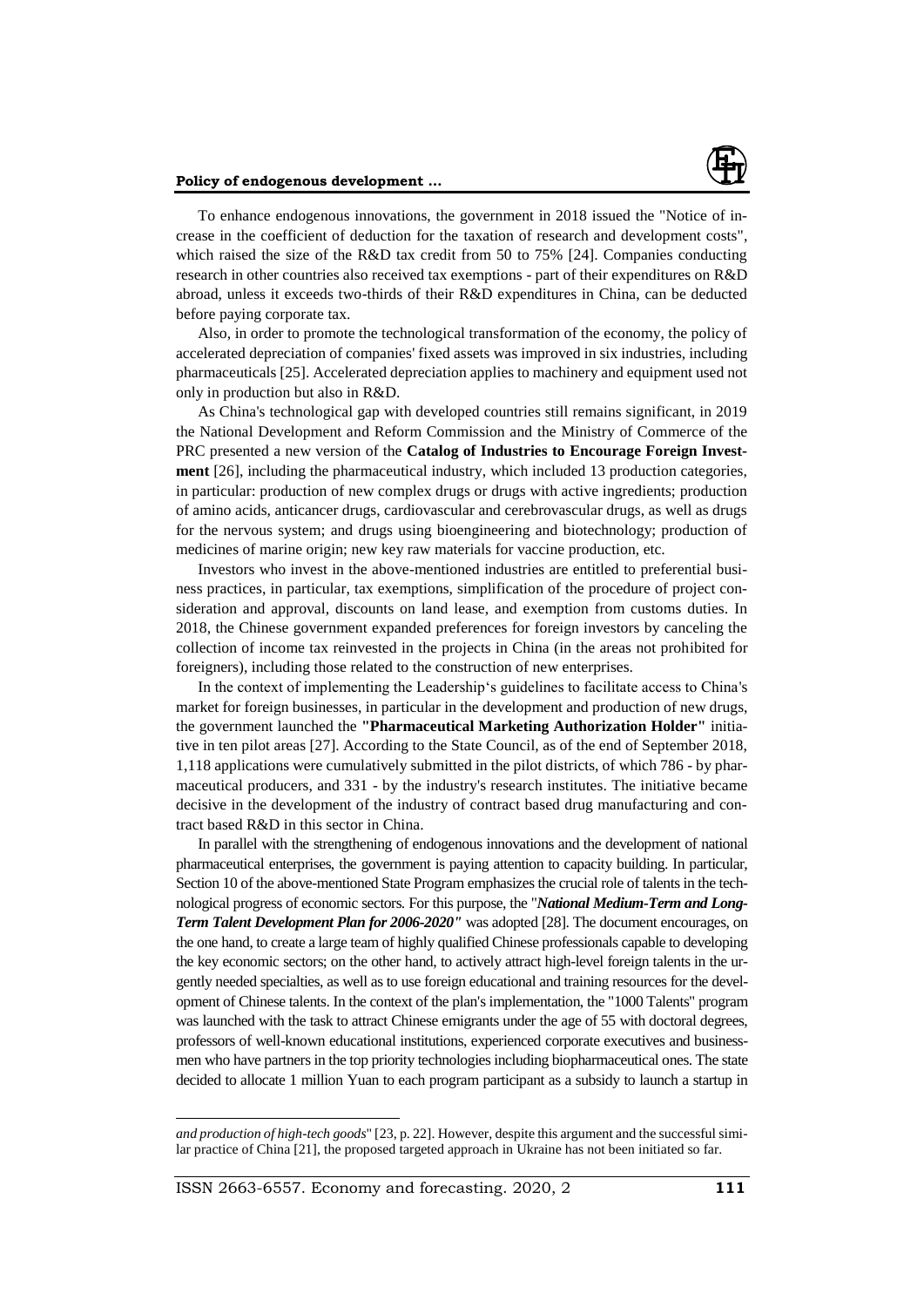

China. At the same time, when hiring such persons, the organization or company provides talented scientists with a housing area of 150-200 square meters and wages equal to or close to what they earned abroad. In 2010, a new requirement was added to the program - "a recruited talent" with a full-time work record in a Chinese institution for at least five years. In return, the researcher receives a 500,000-Yuan subsidy and a research grant of 1-3 million Yuan. In the first five years of this initiative, about 4,100 Chinese emigrants and foreign experts with impeccable recommendations were hired [29, p. 630]. To create similar privileges for Chinese scientists, in 2012 the government launched the national program "10,000 talents".

China has a population of about 1.4 billion people, so the country's domestic **public procurement** market is considered by this country's leadership as a powerful tool to develop national pharmaceutical producers. The interests of the Chinese economy are enshrined in China's Public Procurement Law, adopted in 2002. The amendments to the law, made in 2014, bypassed Article 10, which states [30]:

"Public customers **must purchase domestic goods, equipment and services**, except in one of the following situations:

(1) goods, projects or services to be purchased are not available in China or cannot be obtained on reasonable commercial terms;

(2) purchases are made for use outside China;

(3) other laws and administrative rules providing otherwise.

Definition of the domestic goods, projects and services is made in accordance with the relevant provisions of the State Council. "

The Procurement Guidelines for Health (Article 4) also state: *"Public procurers shall purchase domestic goods"* [31].

Although the law does not clearly define the concept of "domestic goods" (国 货物), the work "Public procurements in China: the experience of European businesses who compete for government contracts in China" [32, p. 9] states that these are goods in which at least 50% of value added is generated in China. As for "reasonable commercial grounds", these are cases when public customers can purchase foreign products if the domestic equivalent is more than by 20% more expensive than the imported one.

The public procurement system also encourages innovative activities of Chinese pharmaceutical producers. In particular, the document "Measures to assess public procurement of endogenous innovative products" [33] (Articles 13-17) stipulates that endogenous innovative products<sup>10</sup> may be subject to a 5-10% price reduction - if the price is the only determinant factor, and a 4-8% one - in other cases. At the same time, through the public procurement system, the government encourages the involvement of foreign technologies. At the same time, the document "Measures for the administration of state contracts for the purchase of endogenous innovative products" [34] (Article 11) emphasizes: *"When approving the purchase of foreign goods, it is necessary to observe the principles that promote the attraction* 

l

<sup>&</sup>lt;sup>10</sup> The original uses the phrase 国家 自主 创新 产品 - "national endogenous innovative product" - these are goods and services included in the "Catalog of endogenous innovative products for public procurement", compiled by the Ministry of Finance in cooperation with the Ministry of Industry, the Ministry of Science and Technology and other bodies. The products included in the catalog can be supported by the state in the field of public procurement. One of the authors of an article in 2007 recommended to create a "register of high-tech industrial products of domestic production" [22, p. 133] and substantiated the purpose of such a register [23, p. 22]. However, China's successful practice failed to convince our government officials to start identifying products made in Ukraine with the use of advanced technologies and providing preferences to their manufacturers.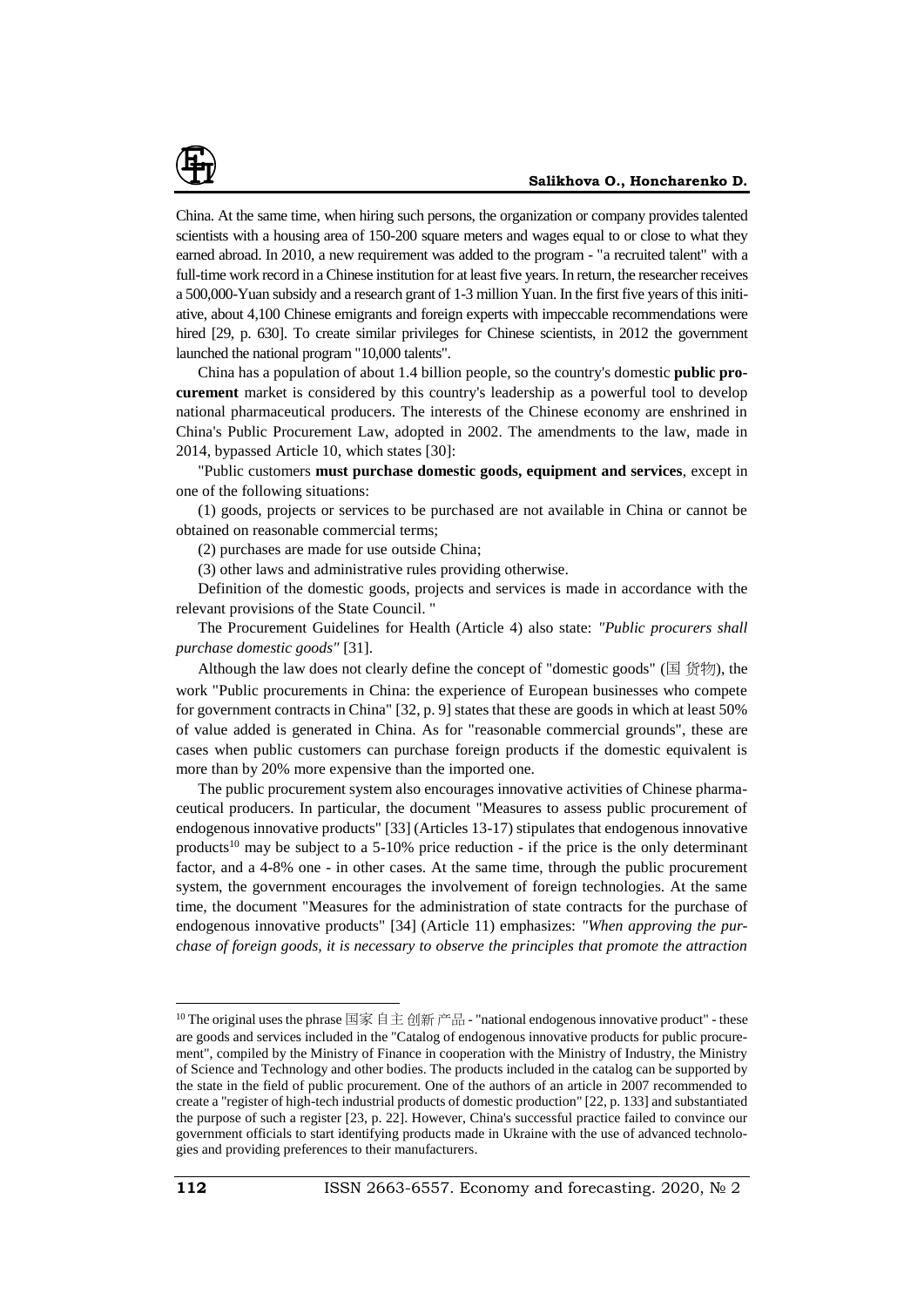

*and development of technology, giving preference to contracts concluded with foreign companies who transfer technologies."*

Since the launch of the State Program for Long-Term and Medium-Term Science and Technology Development Planning for 2006–2020, Chinese pharmaceutical industry has demonstrated significant qualitative and quantitative growth (Table 1).

*Table 1*

| <b>Indicator</b>                                                      | 2006      | 2018        | 2018/2016,<br>times |
|-----------------------------------------------------------------------|-----------|-------------|---------------------|
| Number of enterprises, <i>units</i>                                   | 5 3 6 8   | 7581        | 1,41                |
| Operating income, 100 million Yuan                                    | 4 7 1 8 8 | 24 264,7    | 5,14                |
| Total profit, 100 million Yuan                                        | 372,6     | 3 0 9 4 , 2 | 8,31                |
| Average annual number of employees,<br>10,000 persons                 | 130,3     | 207.5       | 1,59                |
| Personnel involved in R&D, in full-time equivalent,<br>person-year    | 25 391,0  | 125 919,0   | 4,96                |
| R&D expenditures, 100 million Yuan                                    | 52,6      | 580.9       | 11,05               |
| Patent applications, <i>units</i>                                     | 1475      | 21 698      | 14,71               |
| Received patents, <i>units</i>                                        | 1965      | 11494       | 5,85                |
| Added value of high-tech pharmaceutical industry,<br>100 million Yuan | 1 741,5   | 10 576,4    | 6,07                |
| Added value of high-tech pharmaceutical industry,<br>million USD      | 22 313,0  | 162 527,0   | 7,28                |
| Exports of high-tech pharmaceuticals, million USD                     | 5 018,0   | 6 8 8 9 0   | 1,37                |
| Value added per employee, USD                                         | 17 127,0  | 78 326,3    | 4,57                |
| Share of R&D costs in value added, %                                  | 3,02      | 5,49        | 1,82                |

**Selected indicators of China's pharmaceutical industry**

*Source*: calculated by authors based on [3, 35, and 36].

According to the author's calculations presented in Table. 1, in China's pharmaceutical industry, between 2006 and 2018, the number of personnel involved in R&D increased fivefold, R&D expenditures - 11 times, and the number of patent applications - 15 times. The sector's companies of the industry significantly raised the share of R&D expenditures in value added - from 3.0 to 5.5%. However, the most significant indicator, in our opinion, is the value added per employee.

The value of this indicator during 2006-2018 increased almost fivefold and reached 78.3 thousand USD. For comparison, we calculated the value of this indicator for German pharmaceuticals (284.7 thousand USD), Poland - 62.3 thousand USD, and Ukraine - 36.0 thousand USD. As stated in [10], the value of this indicator is not only an indicator of the efficiency of industrial enterprises, but also evidence of increased technological level of their production.

At the time of the outbreak of the COVID-19 pandemic, China's pharmaceutical industry already had strong scientific, technological, innovative and human resources. To stabilize the industry during the pandemic, the Ministry of Industry promptly coordinated the activities of the relevant departments, provinces and cities to ensure the supply of key raw materials and organize the personnel's return to work. In turn, the central bank under its program of relending within a framework of measures to combat the epidemic (among which the provision of adequate financial support to pharmaceutical companies was emphasized) decided to provide key industrial companies with a preferential credit support of 300 billion Yuan (about 43 billion USD) with an interest rate of 1.28%. The zones of the development of high-tech industries, in particular pharmaceuticals, used their own support mechanisms to normalize their work - from the creation of special funds to additional subsidies and preferences for companies operating in their territory.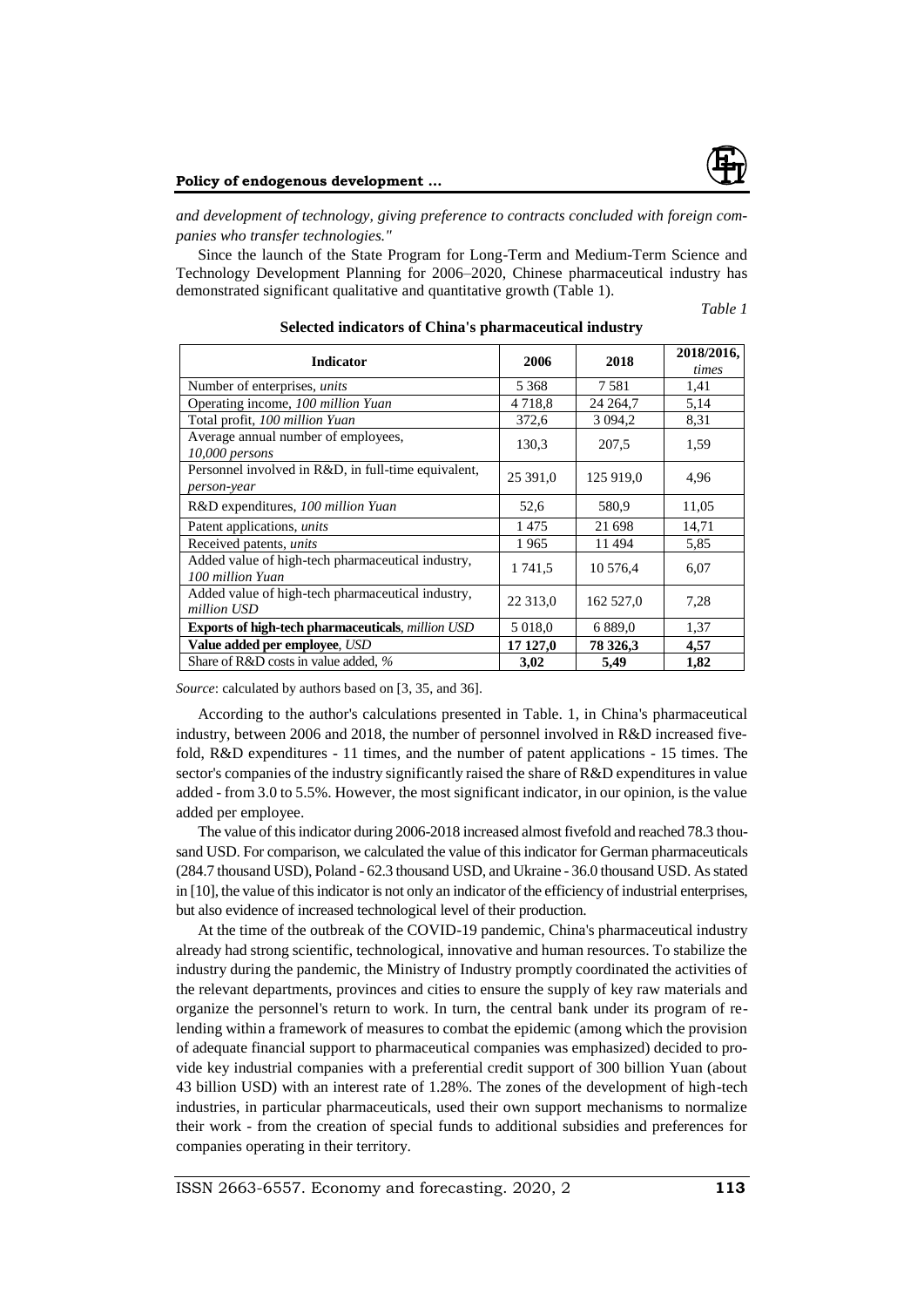

Summarizing the above, we can conclude that the technological breakthrough based on national innovation, and the rise of pharmaceuticals and its stability in crisis are due to the following determinants:

1. Implementation of five-year industry development plans; creation of a proper foundation for achieving the goals through mechanisms of state support of research projects and innovations, and capacity building in the industry's interests; the government's adherence to its chosen priorities for almost 40 years (biotechnology in science and pharmaceuticals in industry helped to avoid "shuffling" and to pass from imitation to endogenous innovation.

2. The intensification of applied research and projects under the 863 Program in combination with the establishment of high-tech industry development zones under the Torch Program expedited the introduction of scientific achievements into production and turned the industry into a global supplier of active pharmaceutical ingredients. Only by creating the cost-effective research and production base, the government introduced the Program "973" for the development of fundamental research, which gave the industry an opportunity to enter to a qualitatively new technological level.

3. Activities of the Ministry of Industry and Information Technology on the coordination of efforts of the National Commission for Development and Reform, the Ministry of Science and Technology, the Ministry of Trade, the National Commission for Health and Family Planning, the State Administration for Food and Drug Administration on the implementation of the government's guidelines for the development of national pharmaceuticals, helped to concentrate resources and prevent scattering of budget funds.

4. The implementation of the "Made in China 2025" Program and guidelines for the development of the pharmaceutical industry allowed to focus on the priority of endogenous innovations, to direct this country's public and private resources to that purpose, and to use the internationalization of production and R&D to attract external resources.

5. The introduction of tax incentives for R&D and for accelerated depreciation of fixed assets, and reduction of income tax for high-tech enterprises contributed to the modernization and increase of the industry's innovative potential.

6. Introduction of the list of high-tech industries for targeted state support; certification of high-tech enterprises to provide tax benefits; catalog of industries to encourage foreign investment; and catalog of endogenous innovative products for public procurement (where a special place belongs to pharmaceutical companies) all helped the Chinese government to implement a targeted approach in supporting those companies who perform innovative and investment activities based of the government's priorities.

7. Providing preferences for foreign investors in China's pharmaceuticals and tax exemptions during the reinvesting of obtained profits made it possible to raise capital and technologies and speed up the potential of this country's pharmaceutical industry.

8. Simplification of the market regulation procedure and launch of pilot projects contributed to the development of contract activities of the world's leading pharmaceutical companies in China in terms of both production and R&D, which provided an additional flow of knowledge.

9. Providing preferences to Chinese goods in general and to endogenous innovative products in particular in the public procurement system made it possible to strengthen the potential of national pharmaceutical producers in the conditions of high competition with foreign companies.

10.Initiatives to create a new generation of talent contributed not only to the return of Chinese scientists from abroad and the involvement of foreign experts in science and pro-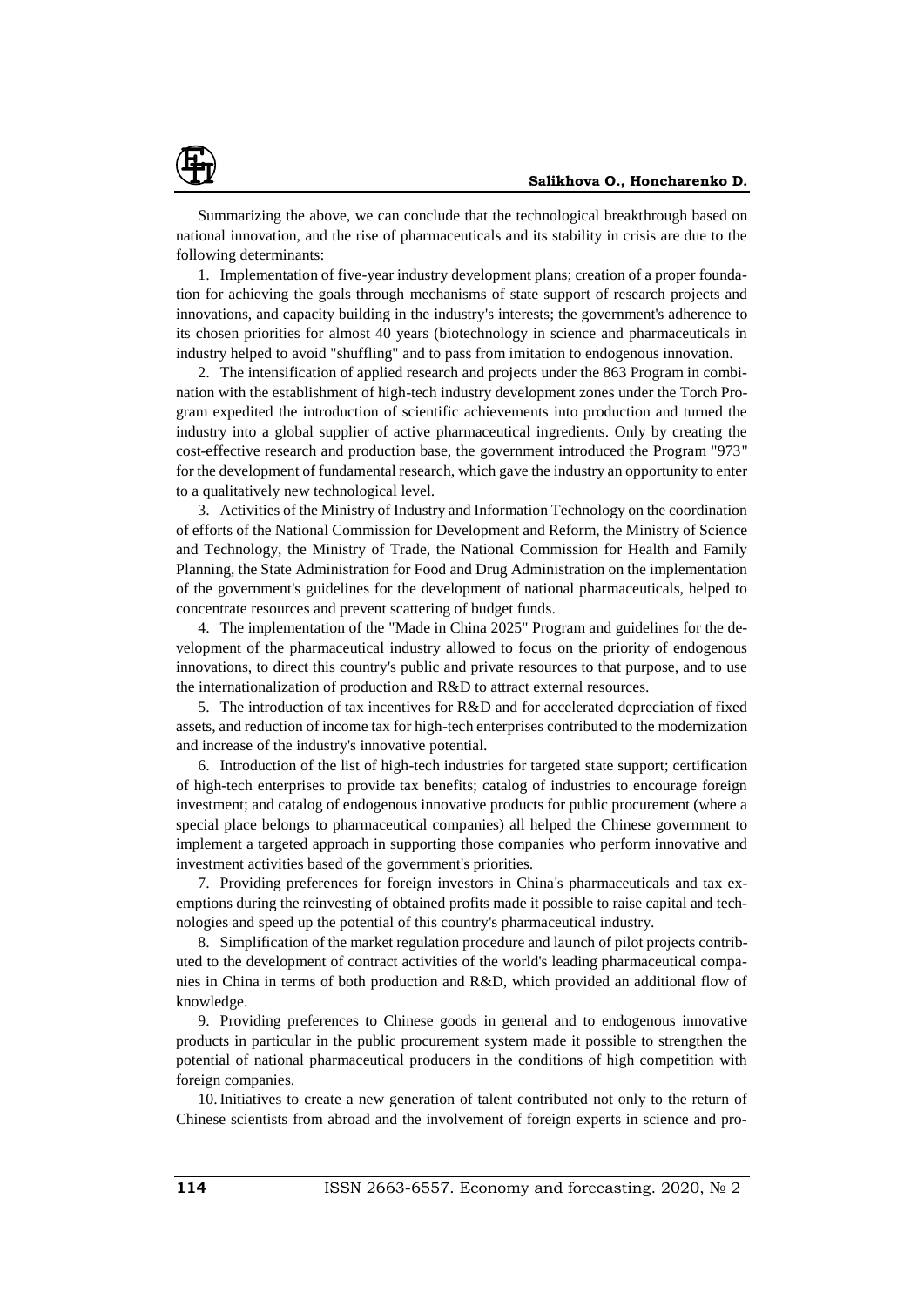

duction, but also to the formation of a class of civil servants with promising vision and competencies needed to formulate and implement the national policy of the development of China's pharmaceutical sector.

In our opinion, these measures by the Chinese government have ensured the involvement, development and dissemination of foreign technologies, which became the basis for building strong local research and production potential and for the transition to endogenous innovations in the pharmaceutical industry.

Given the authors' above stated conclusions, in order to speed up the endogenization of economic development in Ukraine through the development of national high-tech pharmaceutical industries, the following is recommended:

1. The current "Strategy for the development of innovation for the period up to 2030" needs to be amended as to defining priorities, which should include technologies on which new drugs are based (product innovations) and technologies of pharmaceutical production (process innovations).

2. To develop a Strategy for the Development of Ukraine's Industry on an innovative basis until 2030, which would include the sectoral priorities, among which should be pharmaceuticals. In the action plan, along with regional and horizontal instruments of industrial policy, to identify sectoral programs for the development of industries-engines of economic growth, including pharmaceutical production. For the Strategy's implementation, to develop a Strategy for the Development of Ukraine's Pharmaceutical Industry until 2030 and a relevant five-year program, and to specify the action plan, and the necessary amount and sources of funding.

3. To introduce certification of high-tech enterprises in Ukraine and certification of hightech goods created based on the national innovative assets.

4. To develop a draft Law of Ukraine "On Amendments to the Law of Ukraine "On Public Procurement "" in terms of: (a) introduction of the "innovation partnership" procedure defined in Article 31 of Directive 2014/24 / EU, to be implemented under the Association Agreement between Ukraine and the European Union; (b) reduction of the share of the price criterion from the current 70% to 60% and strengthening the quality criteria, and social, environmental and innovation aspects; (c) introduction of price preferences for purchases of high-tech goods that receive the certificate (in accordance with paragraph 3).

The implementation of the above recommendations and the introduction of effective mechanisms of state aid, incentives and healthy protectionism following the example of China require, on the one hand, the development of corresponding methodological principles and methodological tools, and on the other - political will, executive discipline and monitoring.

### *References*

1. Mangan, Dan, Lovelace, Jr. Berkeley, Feuer, William (2020, April 3). Coronavirus pandemic economic fallout 'way worse than the global financial crisis, ' IMF chief says. CNBC Newsletters. Retrieved from [https://www.cnbc.com/2020/04/03/coronavirus-way](https://www.cnbc.com/2020/04/03/coronavirus-way-worse-than-the-global-financial-crisis-imf-says.html)[worse-than-the-global-financial-crisis-imf-says.html](https://www.cnbc.com/2020/04/03/coronavirus-way-worse-than-the-global-financial-crisis-imf-says.html)

2. Schwarz, P. (2020, April 13). European Union to spend half a trillion euros on imperialist interests in coronavirus bailout. World Socialist Web Site. Retrieved from <https://www.wsws.org/en/articles/2020/04/13/euro-a13.html>

3. The State of U. S. Science and Engineering 2020. NSF. Retrieved from <https://ncses.nsf.gov/pubs/nsb20201>

4. Profit of industrial enterprises monthly data review (2020). *Macro events review*, 1-3. Retrieved from [http://pdf.dfcfw.com/pdf/H3\\_AP202004271378716988\\_1.pdf](http://pdf.dfcfw.com/pdf/H3_AP202004271378716988_1.pdf) [in Chinese].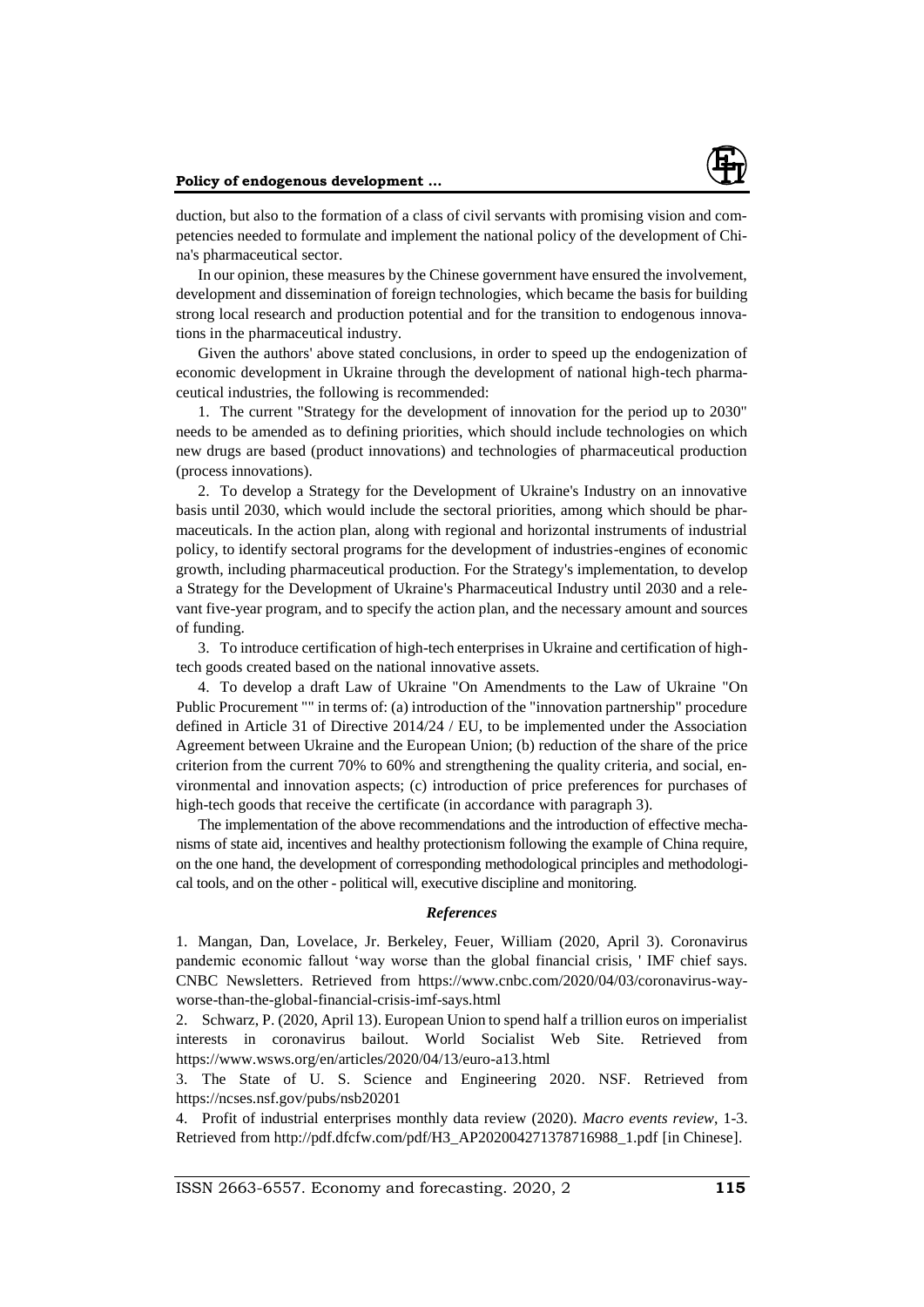

5. Korablin, S. (2019). China: investment ambitions, limitations and opportunities. *Ekon. prognozuvannâ – Economy and forecasting*, 3, 138-157. https://doi.org/10.15407/eip2019.03.138 [in Ukrainian].

6. Prudka, O. (2017). Chinese experience of state stimulation of innovation activity *Nauka, Tekhnologii, innovatcii – Science, technology, innovation*, 4, 35-45 [in Ukrainian].

7. Holubka, V. (2016). Mechanisms of regulation of the pharmaceutical market in Ukraine. Dissertation abstract for the degree of candidate of economic sciences, specialty 08.00.03 - Economics and management of national economy. Ivan Franko National University of Lviv [in Ukrainian].

8. Heyets, V., Scrypnychenko, M. (2003). From exogenously dependent to endogenously oriented economic development strategy. *Ekon. prognozuvannâ – Economy and forecasting*, 1, 34-46 [in Ukrainian].

9. Heyets, V., (2018). Endogenization of the economy development in the aspect of equality of rights relations among the state, business and voting subjects. *Ekonomika Ukrainy – Economy of Ukraine,* 7, 3-19. https://doi.org/10.15407/economyukr.2018.07.003 [in Ukrainian].

10. Salikhova, O.B. (2012). Hightech Industries: From Assessment Methodology to Growth in Ukraine. Kyiv [in Ukrainian].

11. Feigenbaum, Evan A. (1999). Who's Behind China's High-Technology "Revolution"? How Bomb Makers Remade Beijing's Priorities, Policies, and Institutions. *International Security*, 24: 1, 95-126. https://doi.org/10.1162/016228899560068

12. Introduction of Yaodu. Retrieved January 21, 2020 from <http://www.cnmc.gov.cn/> [in Chinese].

13. Response from the National Development and Reform Commission to the approval of Liaoning Yaodu Development Co., Ltd. issue of corporate bonds (2019). Corporate Bonds Development and Reform, 132. Retrieved from [https://www.ndrc.gov.cn/xxgk/zcfb/qt/201909/t20190929\\_1181955.html](https://www.ndrc.gov.cn/xxgk/zcfb/qt/201909/t20190929_1181955.html) [in Chinese].

14. Plan of the national medium and long term development for science and technology (2006–2020). Retrieved from [http://ww.gov.cn/jrzg/2006-02/09/content\\_183787.htmw](http://ww.gov.cn/jrzg/2006-02/09/content_183787.htmw) [in Chinese].

15. A new special project to create medicines for the benefit of human health. Retrieved from [http://www.gov.cn/zhengce/2018-10/10/content\\_5329091.htm](http://www.gov.cn/zhengce/2018-10/10/content_5329091.htm) [in Chinese].

16. Great achievements in major national scientific and technical projects for the creation of new drugs. Retrieved from [http://www.gov.cn/xinwen/2019-08/01/content\\_5417723.htm](http://www.gov.cn/xinwen/2019-08/01/content_5417723.htm) [in Chinese].

17. Notice of the State Council for Press and Distribution "Made in China 2025" (2015). *Guo Fa*, 28. Retrieved from [http://www.gov.cn/zhengce/content/2015-05/19/content\\_9784.htm](http://www.gov.cn/zhengce/content/2015-05/19/content_9784.htm) [in Chinese].

18. Notice from the six print and distribution departments of the Pharmaceutical Industry Development Planning Guide. Retrieved from [http://www.gov.cn/xinwen/2016-](http://www.gov.cn/xinwen/2016-11/09/content_5130391.htm) [11/09/content\\_5130391.htm](http://www.gov.cn/xinwen/2016-11/09/content_5130391.htm) [in Chinese].

19. Salikhova, O. (2020, February 25) Turbo Nannies. *Levyy bereg. Ukrayna – LB.ua.* Retrieved from [https://lb.ua/economics/2020/02/25/450866\\_turbonyani\\_.html](https://lb.ua/economics/2020/02/25/450866_turbonyani_.html) [in Ukrainian].

20. High-tech industries supported by the state. Retrieved from <http://www.waizi.org.cn/law/6441.html> [in Chinese].

21. Liu, Huiling, Xing, Fei, Yakshtas, Kseniya, and Li, Bo (2018, December 13). Does the high-tech enterprise certification policy promote innovation in China? *Economics-ejournal*. Retrieved from <http://www.economics-ejournal.org/economics/discussionpapers/2018-85>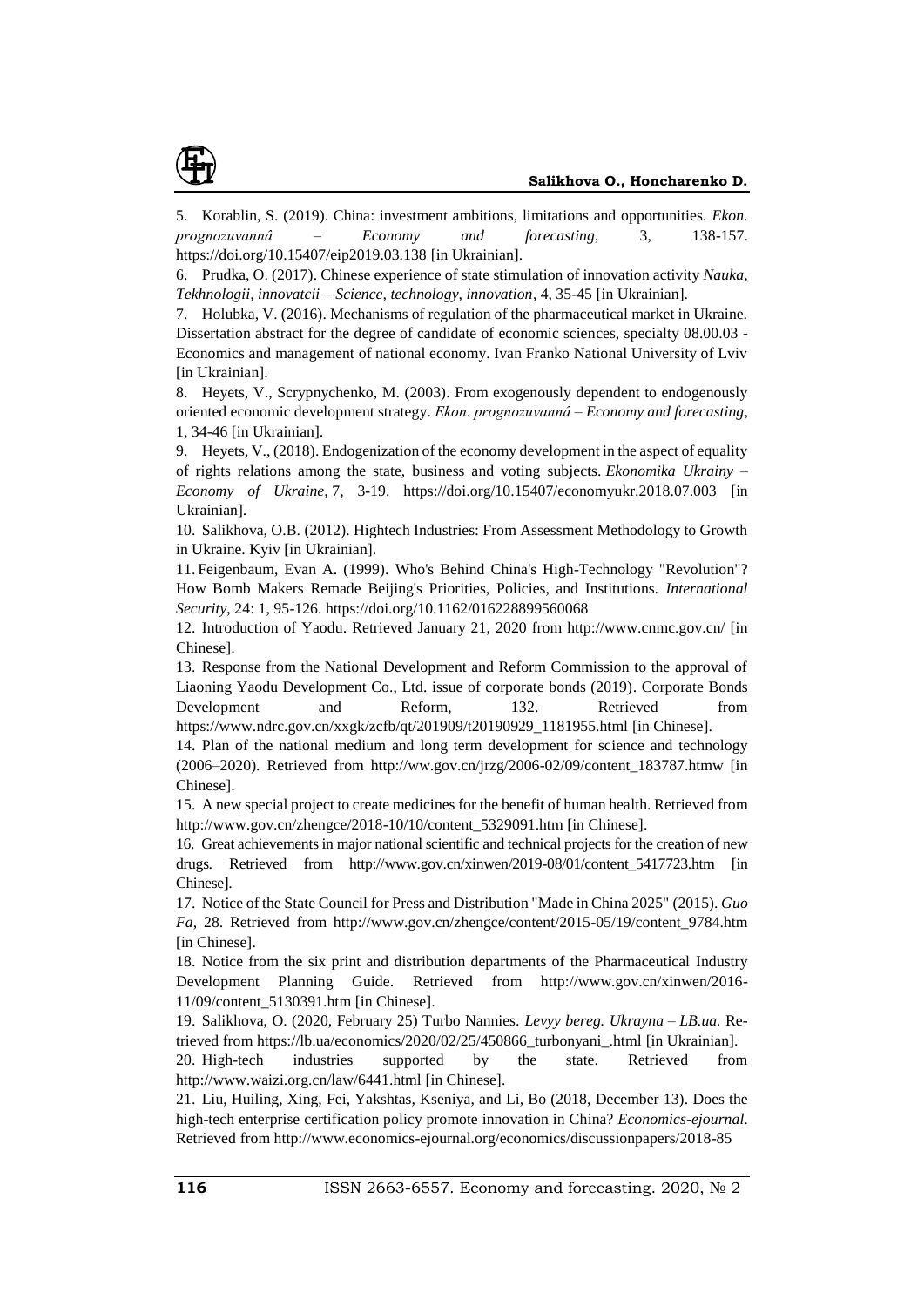

22. Salikhova, O. (2007). Methodical approaches to the assessment of the production potential of high-tech products competitive in the world market in Ukraine. *Nauka ta naukoznavstvo – Science and science knowledge*, 4, Annex C, 130-134 [in Ukrainian].

23. Salikhova, O. (2011). Targeted state support as a factor stimulating the development of high-tech industries in Ukraine. *Ekon. prognozuvannâ – Economy and forecasting*, 2, 9-23 [in Ukrainian].

24. Ministry of Finance, General Directorate of Taxation, Ministry of Science and Technology, Notification of an increase in the pre-tax deduction rate before taxes on research and development costs (2018). *Tsai Shui*, 99. Retrieved from <http://www.chinatax.gov.cn/n810341/n810755/c3754895/content.html> [in Chinese].

25. An announcement by the State Tax Administration on current tax policy issues regarding accelerated depreciation of fixed assets. Announcement No. 64 of 2014. Retrieved from http://www.chinaacc.com/zyssfg/hu2014111718511263263436. shtml [in Chinese].

26. Catalog of industries in which are foreign investment is encouraged (2019 edition). Retrieved from <https://www.pkulaw.com/chl/2e6fab8549042788bdfb.html> [in Chinese].

27. Qing Xia, Vicky, Cai Yang, Leo (2018, April 1). Contract BioManufacturing in China: Creating a New Segment. *Contractpharma*. Retrieved from [https://www.contractpharma.com/issues/2018-04-01/view\\_features/contract-](https://www.contractpharma.com/issues/2018-04-01/view_features/contract-biomanufacturing-in-china-creating-a-new-segment/)

[biomanufacturing-in-china-creating-a-new-segment/](https://www.contractpharma.com/issues/2018-04-01/view_features/contract-biomanufacturing-in-china-creating-a-new-segment/)

28. Creation of scientific and technological talents. Retrieved from https://www.gov.cn/gzdt/att/att/site1/20120428/001e3741a558110595fa01.pdf [in Chinese]. 29. UNESCO science report: towards 2030 (2017). Luxembourg: UNESCO Publishing United Nations [in Russian].

30. Government Procurement Law of the People's Republic of China (Revised in 2014). Retrieved from http://fgw.yinchuan.gov.cn/fgzc/flfg/201812/t20181221\_ 1224321.htm [in Chinese].

31. Notice to the National Health Commission on the press and distribution of interim public procurement management measures (2018). *Guowei Finance Development*, 17. Retrieved from <http://www.waizi.org.cn/doc/38884.html> [in Chinese].

32. Public Procurement in China: European Business Experiences Competing for Public Contracts in China (2011). Public Procurement Study. European Chamber. Retrieved from https://cbi.typepad.com/files/euccc-public-procurement-in-china-april-2011.pdf

33. Notification to the Ministry of Finance of the press and distribution of measures to evaluate public procurement of endogenous innovative products (2007). *Caiku*. 30. Retrieved from [http://www.gov.cn/ztzl/kjfzgh/content\\_883671.htm](http://www.gov.cn/ztzl/kjfzgh/content_883671.htm) [in Chinese].

34. Notice of the Ministry of Finance on the Measures for the Administration of Government Procurement Contracts for endogenous Innovation Products (2007). *Treasury,* 31. Retrieved from http://big5.www.gov.cn/ gate/big5/www.gov.cn/ztzl/kjfzgh/content\_883701.htm [in Chinese].

35. China Statistical Yearbook-2019. Retrieved April 17, 2020 from [http://www.stats.gov.cn/](http://www.stats.gov.cn/tjsj/ndsj/2019/indexch.htm) [in Chinese].

36. China Statistical Yearbook-2007. Retrieved April 17, 2020 from [http://www.stats.gov.cn](http://www.stats.gov.cn/tjsj/ndsj/2007/indexeh.htm) [in Chinese].

*Received 30.04.20 Reviewed 08.05.20 Signed for print 12.10.20*

ISSN 2663-6557. Economy and forecasting. 2020, 2 **117**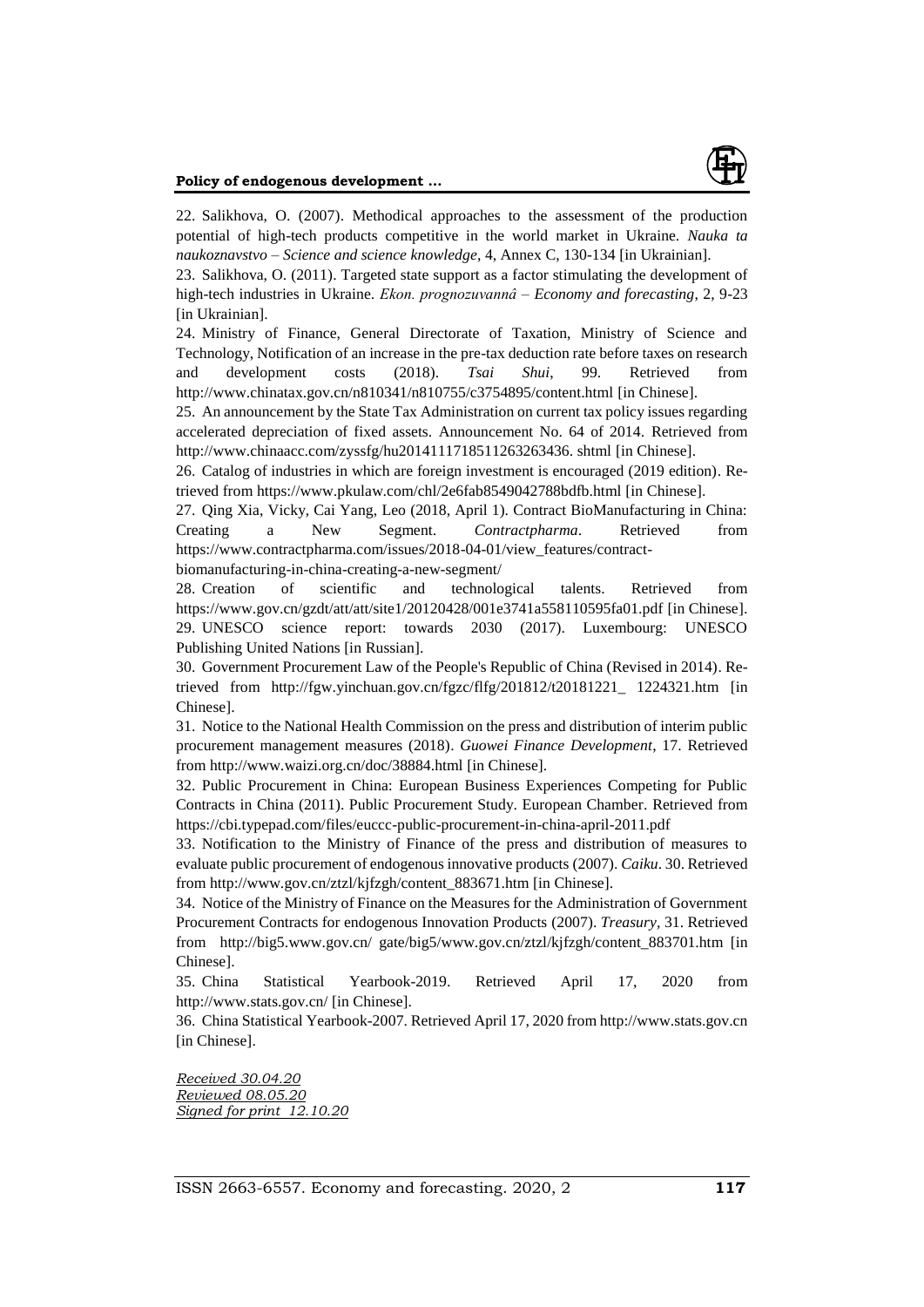

# *Саліхова О.Б. <sup>11</sup> Гончаренко Д.О. <sup>12</sup>*

# **ПОЛІТИКА ЕНДОГЕННОГО РОЗВИТКУ ФАРМАЦЕВТИКИ В КИТАЇ: УРОКИ ДЛЯ УКРАЇНИ**

*Представлено огляд програм, планів, інструментів науково-технологічної, інноваційної та промислової політики, спрямованої на створення і випуск нових лікарських препаратів; обґрунтовано, що уряд Китаю використовує комплексний підхід щодо реалізації механізмів захисту та зростання фармацевтики, особливу увагу приділяє біотехнологічним розробкам в інтересах галузі. Продемонстровано, що в країні запроваджено політичні механізми, спрямовані на підтримку бізнесу у вигляді субсидій, податкових пільг, створення спеціальних зон розвитку високотехнологічної промисловості, що сприяє залученню прямих іноземних інвестицій у контрактне виробництво та дослідження і розробки, які супроводжуються трансфером технологій; через систему публічних закупівель реалізується програма розвитку ендогенних інновацій за допомогою надання цінових преференцій, а також залучаються передові іноземні технології. Значне місце займають ініціативи зі створення кадрового ресурсу, залучення іноземних фахівців і повернення висококваліфікованих китайських мігрантів.*

*Зроблено наголос на тому, що державна підтримка забезпечила нарощування рівня локалізації виробництва і збільшення числа робочих місць, імпортозаміщення і зниження залежності від імпорту технологій, зростання доданої вартості фармацевтичної промисловості і конкурентоспроможності її продукції. Сформовані науково-технічні компетенції та розвиток технологій сприяли створенню об'єктів прав інтелектуальної власності, поліпшенню споживчих якостей лікарських засобів, виходу фармацевтичних проміжних товарів і кінцевих продуктів на нові зарубіжні ринки. Обґрунтовано, що китайська модель інвестиційно-інноваційного розвитку, що підтримує економічне зростання протягом останніх 40 років, надала можливість сформувати високотехнологічний фармацевтичний сектор на засадах національних інноваційних надбань.*

<sup>11</sup> **СаліховА, Олена Борисівна** – д-р екон. наук, провідний науковий співробітник, ДУ "Інститут економіки та прогнозування НАН України" (вул. Панаса Мирного, 26, Київ, Україна, 01011), ORCID: 0000-0002-7669-6601, e-mail: salikhova\_elena@ukr.net

<sup>12</sup> **Гончаренко, Дар'я Олегівна** – головний спеціаліст відділу базових галузей головного управління галузей промисловості, Директорат промислової політики та стимулювання розвитку регіонів Міністерства розвитку економіки, торгівлі та сільського господарства України (вул. М.Грушевського, 12/2, Київ, Україна, 01008), ORCID: 0000-0003-4937-2596, е-mail: dp170292ddo@gmail.com